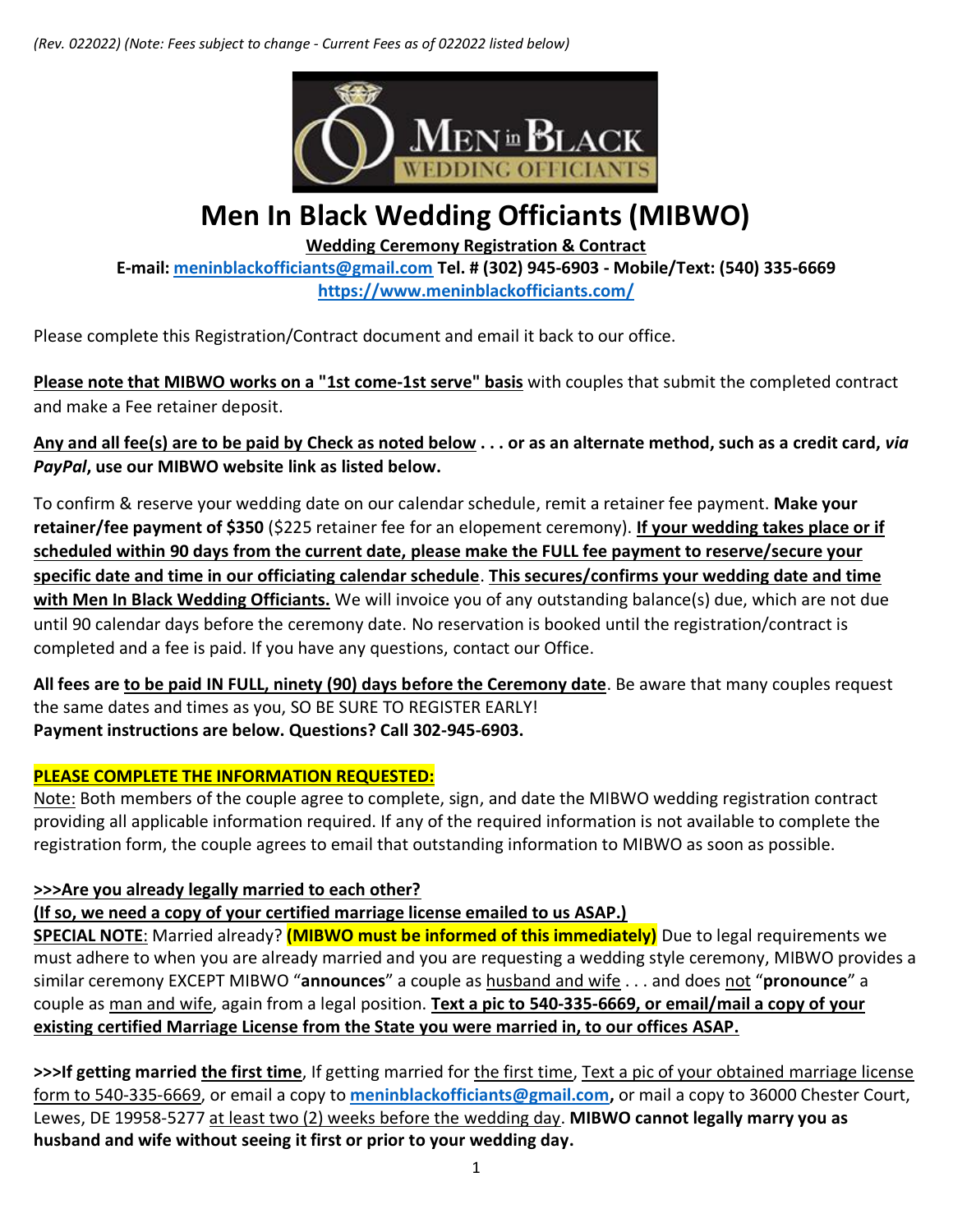#### **NEEDED INFORMATION:**

#### **Groom/Partner Information:**

Full Legal Name (as on Birth Certificate/Passport) – First, Middle, Last:

Complete Address: Email (REQUIRED): Cell/Text: Date of Birth: Male/Female: Any previous marriages? How many? Note: If you were previously divorced or your partner has passed on, the Court will need a certified copy of your state-certified divorce decree or state-certified death certificate. The document must have the Official Seal. Were you raised in a faith denomination, if so, please name it? Are you still active as a practicing member? Employer name/Occupation & define actual duties, if retired, please state what you did: What full or shortened name do you want to be used in your ceremony script? Other Important Email Addresses that you want wedding information to be sent to:

#### **Bride/Partner Information:**

Full Legal Name (as on Birth Certificate/Passport) – First, Middle, Last: Complete Address **(Same or if different from Groom/Partner above)**: Email (REQUIRED): Cell/Text: Date of Birth: Male/Female: Any previous marriages? How many? Note: If you were previously divorced or your partner has passed on, the Court will need a certified copy of your state-certified divorce decree or state-certified death certificate. The document must have the Official Seal. Were you raised in a faith denomination, if so, please name it? Are you still active as a practicing member? Employer name/Occupation & define actual duties, if retired, please state what you did: What first name (short name or nickname) do you want to be used in your ceremony script? Other Important Email Addresses that you want wedding information to be sent to:

# **Wedding Ceremony Travel Fee to Venue Site Location:**

Multiple cost factors create a travel fee. The fee is calculated by distance, fuel, parking, tolls, insurance, vehicle use, and maintenance costs as well as officiants' time traveling, etc. **to/from your wedding venue location**. *A Travel fee is an additional charge to the wedding ceremony fee. Note: If the travel fee charge has not already been quoted to you, contact our office for travel/mileage charge details. The quoted Travel Fee is: \$\_\_\_\_\_\_\_\_\_*

# **SELECT THE WEDDING OPTION YOU DESIRE:**

**Place an X before the ceremony option as your choice to contract with MIBWO:**

**\_\_\_ A) \$495 fee – NON-DENOMINATIONAL/STANDARD/TRADITIONAL Selection: plus travel cost to the venue; 20-35 min. ceremony.** *Contact our office for travel/mileage details. (Note: Some Catholic traditions/rituals can be added.)*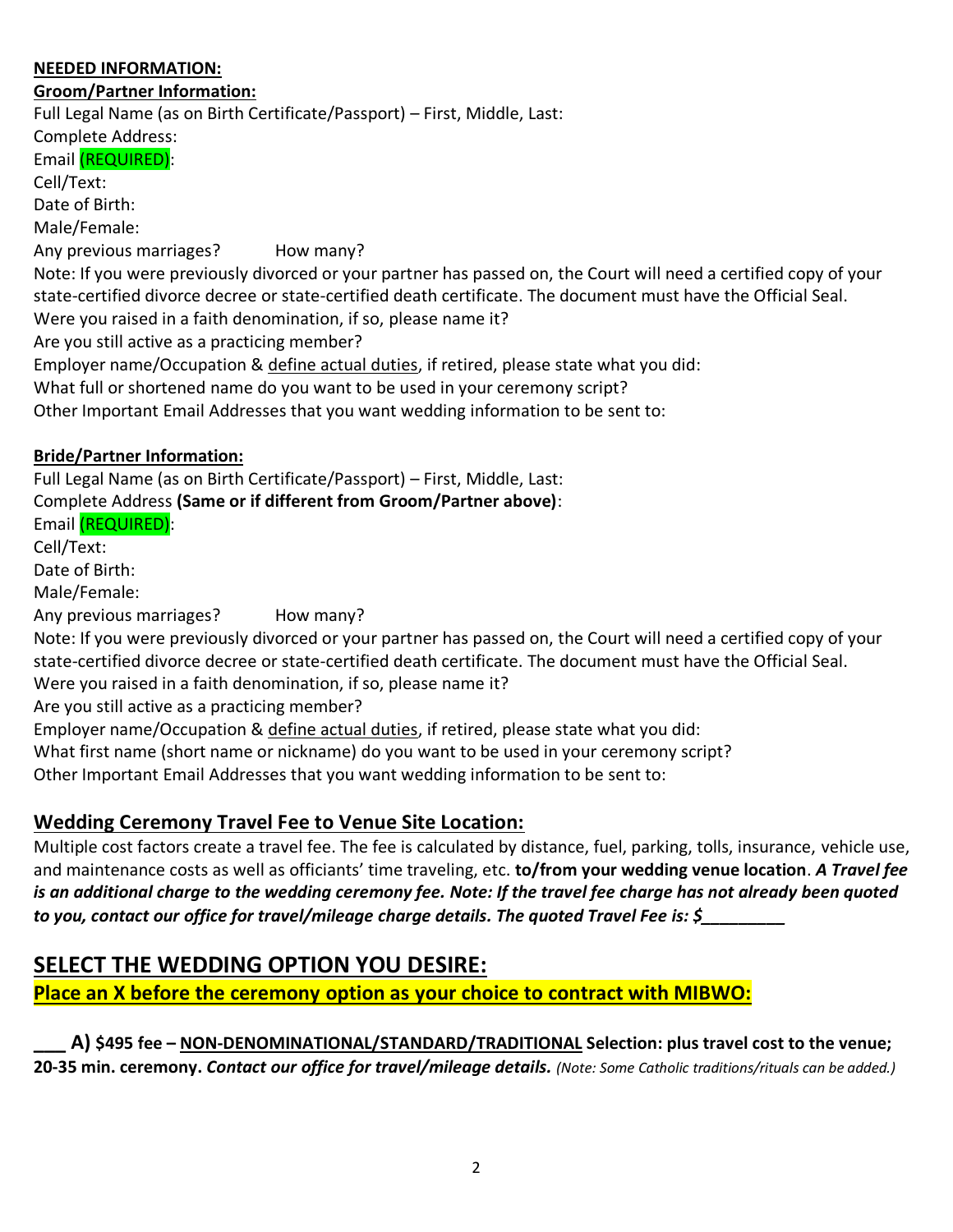**\_\_\_ B) \$650 fee – CATHOLIC & TRADITIONAL CEREMONY: The catholic wedding mass ceremony & the traditional ceremony selection options, offer a 35-50 min. ceremony vs the long ceremony\* - plus travel cost to the venue;**  *Contact our office for travel/mileage details.*

*\*Special Note here: If a catholic wedding ceremony is selected, certain rituals & rubrics are to be followed in catholic traditions. Call our offices for details.*

*(The ceremony ritual used follows the Old Catholic Rite. This Rite is approx. the same as the Roman Novus Ordo). The catholic (non-roman) ceremony can be celebrated indoors/outdoors, on a beach, coastal area, or at any venue location site. Note: due to the extra details involved in a Ceremony of this type, outdoor locations with much noise and/or winds, should be avoided.* **This selection is the wedding ceremony within Catholic traditions/rituals, officiants wear vestments).** *When having a Mass, Communion is normally given out.*

- **a.) Wedding Ceremony Mass with Communion ONLY given to the Bride and Groom?** *Yes\_\_\_ No\_\_\_ OR*
- **b.)** *(This is the usual choice)* **Wedding Ceremony Mass with Communion given/offered to ALL guests attending the Wedding Ceremony Mass?** *Yes\_\_\_ No\_\_\_*

**\_\_\_ C) \$395 fee – BASIC CEREMONY WEEKDAY Selection - plus travel costs to the venue on a Mon, Tue, Wed, or Thurs – 20-30 minutes ceremony.** *Contact our office for travel/mileage details. (Note: Some Catholic traditions/rituals can be added.)* 

Descriptions of **A, B, & C** selections: We provide you with several options to assist in custom-creating your wedding ceremony. The Vows/Rings exchange, uses Traditional Vows or your Written Vows. You can add 1 reading and/or have 1 ritual from the options that we can provide you. **A couple can have input in their ceremony script.**

# **\_\_\_ D) \$295 fee – ELOPEMENT CEREMONY Option (LOCAL)**

**NOTE: A couple comes to our location to get married (no travel fee).** Description: This type of marriage registration is very short and only for a couple and two witnesses. We use a prepared script of 3-5 minutes, it has the required exchange of Vows & Rings. **If an elopement is not local, a travel fee is added.** *Contact our office for travel/mileage details. (Note: Some Catholic traditions/rituals can be added.)* 

#### **Elopement definition is stated here below,** *otherwise, the ceremony is celebrated according to the A, B, or C options above.*

*ELOPEMENT DEFINITION: The wedding ceremony has the couple and 2 witnesses attending only. A couple travels to us to perform a very brief marriage ceremony. Elopement means a couple gets married suddenly and privately, usually in a hurried manner away from a couple's local residence for several reasons. For example; shipping out on Military Orders, family disagreements, etc. thus the immediate need to get married. A couple must be of the legal age to marry.*

#### **VOW RENEWAL/RENEWING OF YOUR WEDDING VOWS**

**\_\_\_\_ E) VOW RENEWAL CEREMONY Selection –** *the same as any of the A, B, or C selections, as described above. Contact our office for travel/mileage details. (Note: Some Catholic traditions/rituals can be added.)* 

# **\_\_\_\_ F) Wedding Ceremony Rehearsal - \$250:**

*To save you expense, we suggest you/your wedding planner conduct the walk-through of the Wedding Rehearsal yourselves. We will send you instructions on how to conduct your rehearsal.*

*If the ceremony has complex details, then have us there to conduct the rehearsal.* There is an additional Rehearsal and Travel fee if the Officiant attends and conducts the Rehearsal. Depending on the venue location, travel time/distance, it may fit your budget better to consider paying for 1 hotel room/2 beds for the Officiants to stay over versus having to pay double travel fees, to and from the wedding venue location twice.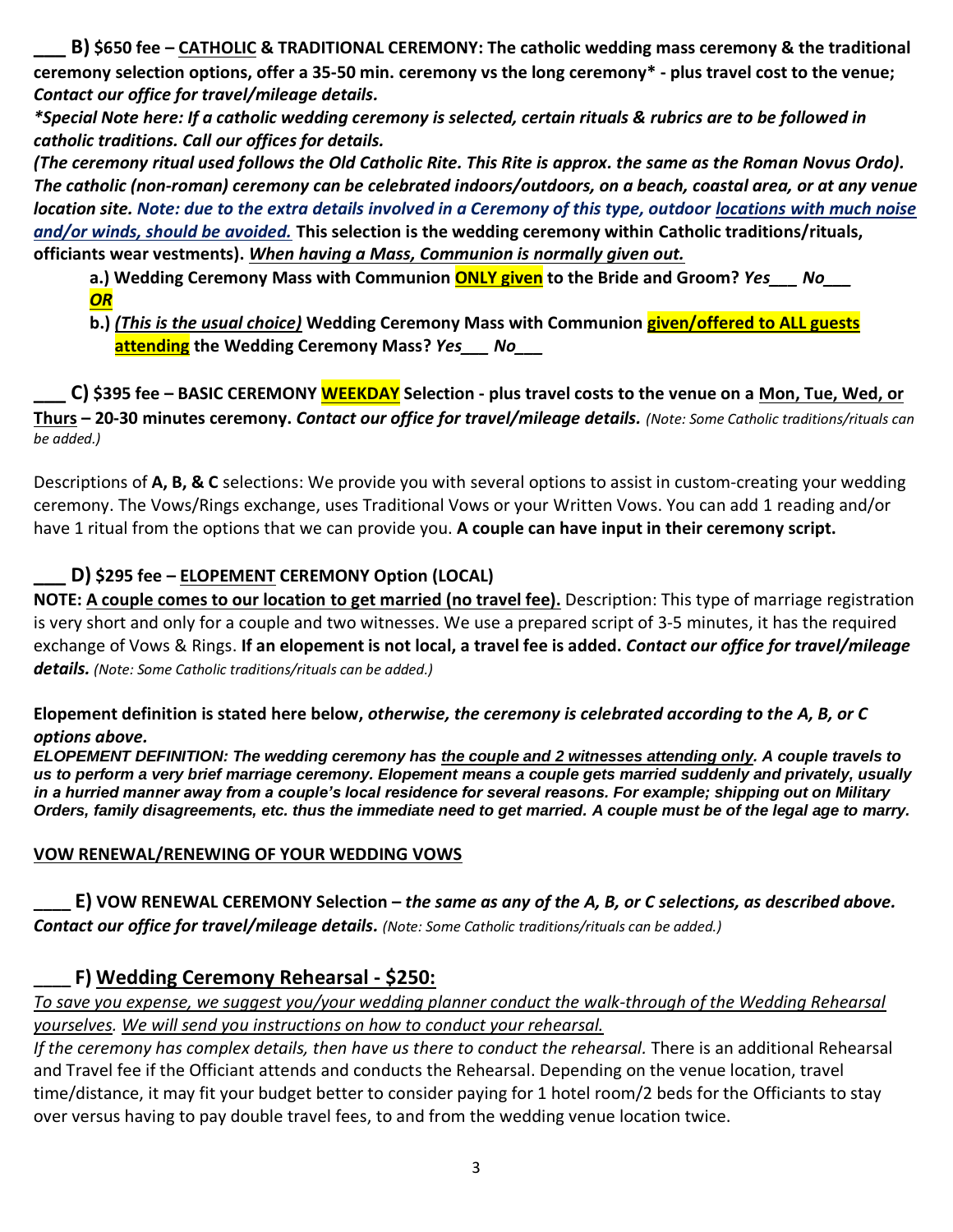## **Wedding Rehearsal - Place an "X" if Wedding Rehearsal is requested: Yes\_\_\_\_ No\_\_\_\_ If so, what is the date and time of your Wedding Rehearsal, (if known at this time)? State the number of both Bride & Groom wedding attendants** (includes: bridesmaids/groomsmen/maid of honor/best man/ring bearer & flower girl, *all involved*) that will be involved in the processional wedding ceremony?

It is also proper etiquette to invite the Officiant to your Rehearsal dinner. Are you inviting your Officiants to your Rehearsal dinner? **Yes\_\_\_\_ No\_\_\_\_**  If so, would you like a dinner Blessing said before the Rehearsal dinner? **Yes\_\_\_\_ No\_\_\_\_** 

#### **DATE & TIME OF WEDDING CEREMONY**

Day of the Week: Month: Date (number): Year: What date is your Ceremony *(Example: Saturday, June 21, 2021)*: **The actual exact start time of your Wedding Ceremony? AM / PM EST**

#### **Extremely Important! This Ceremony Contract requires the ceremony to start exactly on time: MIBWO contracts with a couple to officiate at a couple's wedding ceremony on a specific date, time, and place. THE CEREMONY CONTRACT REQUIRES THE CEREMONY TO START……EXACTLY ON TIME!**

The ceremony start time is written into the contract by the couple. MIBWO may have scheduled other weddings to officiate at, on the same day (before or after your scheduled wedding time) as the couple's wedding ceremony. Therefore, a couple must start their wedding ceremony on time, as agreed to and defined in this contract with MIBWO, for MIBWO to be available to officiate at the couple's ceremony. If a couple's wedding ceremony starts fifteen (15) minutes late, MIBWO maintains the sole right in this contract to abbreviate the ceremony script. MIBWO bears no liability of any kind, to a couple, if the couple starts their wedding ceremony late. A couple may request a change of their original scheduled ceremony date and start time, but only when the couple makes such a change request, in writing, and emails the written request to MIBWO. The request must be approved by MIBWO before anytime changes can be made. This provision must be made no later than one-hundred-eighty (180) calendar days before the originally scheduled ceremony date and start time **REGARDLESS IF A VENUE CHANGES THE CONTRACTUAL START TIME FOR A COUPLE'S WEDDING CEREMONY TO BEGIN. MIBWO must be notified immediately** and have schedule availability to accommodate such a time change request. **The Couple agrees to abide by these conditions and is bound by this provision as defined in this contract by their signature.**

# **The actual exact start time of your Wedding Ceremony? AM / PM EST**

# **YOUR WEDDING INVITATIONS (**Suggestion**):**

When ordering your wedding invitations to be printed, **have the start time listed as 30 minutes earlier than the actual wedding ceremony start time**. The reason? Many guests arrive late and disrupt the flow of your ceremony especially when you are saying your vows to each other. It angers the couple, family, and guests alike. This happens a lot when guests travel long distances and are not familiar with the area of your venue location, or may have traffic back up. This avoids guests arriving late at your wedding ceremony! **Keep this secret to yourselves, tell no one, otherwise, they will still arrive late.** Couples who have followed this rule were very glad they followed this advice. *(Example: Invitations state wedding begins at 4:30 PM, actual start time is at 5:00 PM, TELL NO ONE . . . otherwise guests will still show up late and disrupt your ceremony).*

#### **WEDDING CEREMONY/RECEPTION VENUE ADDRESS:**

Venue Site Name/Address: Name of Person in Charge at Venue: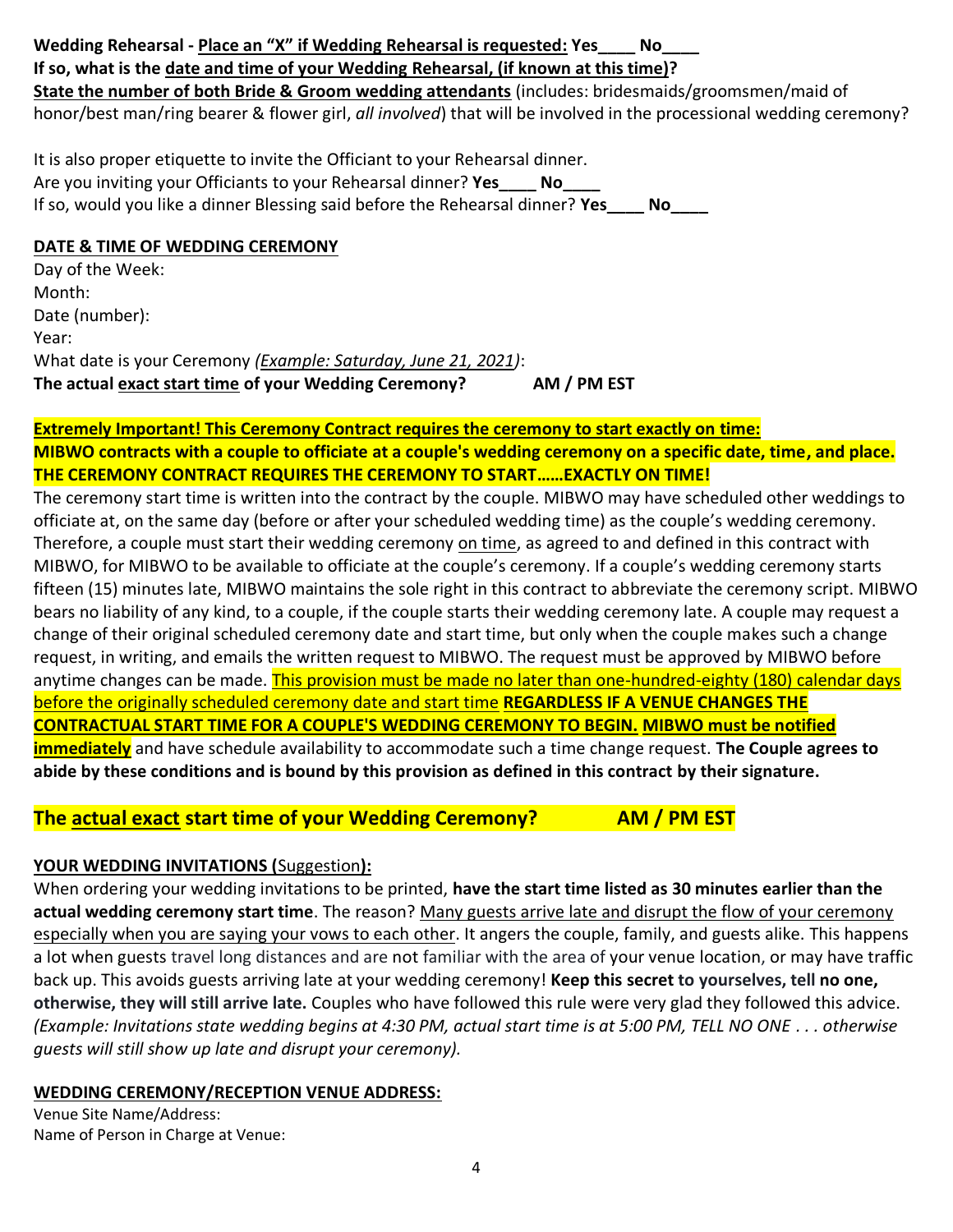Email (REQUIRED): Cell/Text:

#### **WEDDING PLANNER or "DAY OF" WEDDING PLANNER/VENUE COORDINATOR?**

Name of Wedding Event Planner or Day of Coordinator: Email (REQUIRED):

#### Cell/Text:

#### **ADDITIONAL INFORMATION:**

#### **How did you learn/hear of Men In Black Wedding Officiants (***be specific)***?**

*(i.e., Wedding Wire, The Knot, Thumbtack, a Venue, a Vendor, Individual referral, Internet Search, Advertisement, or other sources, etc:*

Is your Ceremony – Indoors/outdoors?

In case of inclement weather, do you have a backup plan?

The total number of guests attending your wedding?

**State the number of both Bride & Groom wedding attendants** (includes: bridesmaids/groomsmen/maid of honor/best man/ring bearer & flower girl, *all involved*) that will be involved in the processional wedding ceremony? Can religious references be used in your wedding ceremony script?

Any additional information MIBWO should be made aware of?

We like to match our Wedding Ceremony Script Presentation Binder & Wedding Stoles/Vestments color to match your wedding colors. Please list/state **all** your chosen wedding colors?

#### **>>>Are you already legally married to each other?**

**(If so, we need a copy of your certified marriage license emailed to us ASAP.)**

**SPECIAL NOTE**: Married already? **(MIBWO must be informed of this immediately)** Due to legal requirements we must adhere to when you are already married and you are requesting a wedding style ceremony, MIBWO provides a similar ceremony EXCEPT MIBWO "**announces**" a couple as husband and wife . . . and does not "**pronounce**" a couple as man and wife, again from a legal position. **Text a pic to 540-335-6669, or email/mail a copy of your existing certified Marriage License from the State you were married in, to our offices ASAP.**

**>>>If getting married the first time**, If getting married for the first time, Text a pic of your obtained marriage license form to 540-335-6669, or email a copy to **[meninblackofficiants@gmail.com,](mailto:meninblackofficiants@gmail.com)** or mail a copy to 36000 Chester Court, Lewes, DE 19958-5277 at least two (2) weeks before the wedding day. **MIBWO cannot legally marry you as husband and wife without seeing it first or prior to your wedding day.**

**WE NEED A PHOTO OF YOU for our file – Please send/attach a photo by email or text one of you both for our paper/electronic files or you can just provide us your Facebook or wedding website links:**

Your Facebook links: or Couple's personal wedding website link:

#### **Wedding Day Audio:**

**On your wedding day have a microphone for our use during the ceremony. This really should be a MUST for you. Everyone wants to hear your wedding ceremony. Your wedding venue, DJ, or sound/music provider usually can provide us with a microphone for our use. One hand-held microphone is all we need (no mic stand is necessary).**

**To coordinate functions, please provide the information on the vendors below,** *(you can let us know later***):**  If any of the required information is not available to complete the registration form, the couple agrees to email that outstanding information to MIBWO as soon as possible.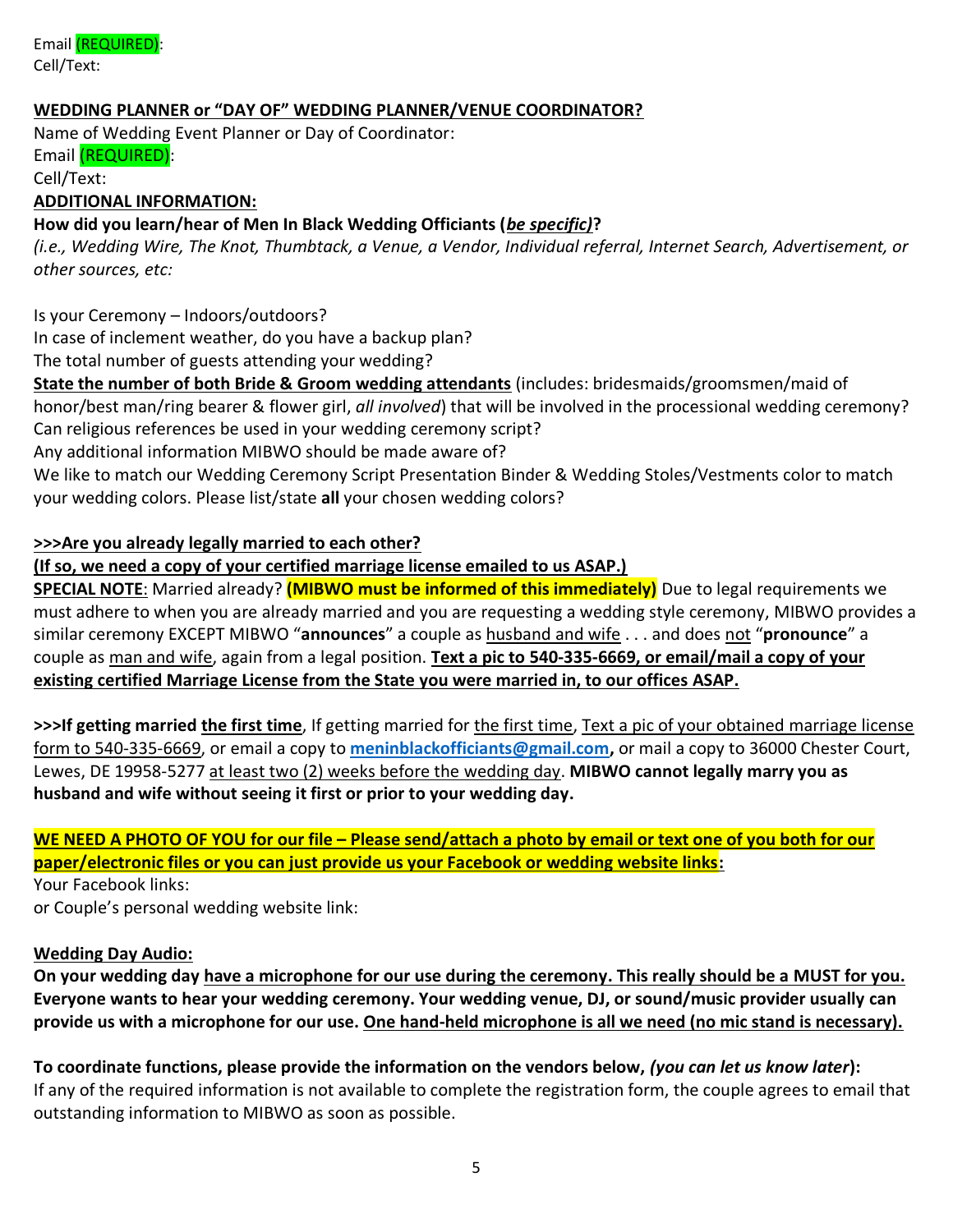#### **Wedding Ceremony Music Provider**

Company Name/Person: Email (REQUIRED): Cell/Text:

#### **Videography Provider**

Company Name/Person: Email (REQUIRED): Cell/Text: **Photography Provider** Company Name/Person: Email (REQUIRED): Cell/Text:

#### **Information Requests/Promoting (Business/Rack Cards):**

Wedding Guests usually ask us for our business cards. Do you grant permission for us to do so? **Yes\_\_\_ No\_\_\_** 

**NOTE: Proper Wedding Etiquette - "Inviting the Officiant to your reception"? Your Officiant is the most important person attending your wedding. He creates and performs your ceremony. It is also proper protocol to send a wedding invitation to the officiants.**

| Are you inviting your Officiants to your Cocktail party? Yes<br>- No |      |
|----------------------------------------------------------------------|------|
| *** Are you inviting your Officiants to your Reception dinner? Yes   | No l |
| If so, would you like a dinner Blessing said before the dinner? Yes  | No l |

**\*\*\*If yes, thank you for the wedding reception invite. However, please have us seated with your guests and family tables, and not seat us at a backroom vendor table. We are not vendors; we are Clergy and are the individuals who are authorized in pronouncing you as husband and wife and/or partners. It looks and feels very awkward when we are sitting at a backroom vendor table away from the guests. Please instruct your venue to have a place setting card reserved for each of us to sit together at your guests' reception tables. Otherwise, we politely decline the reception dinner offer. Proper etiquette is that a wedding Invite should be sent to the Officiant, the same as your guests, and to be seated with the guests.**

**NOTE: Proper Wedding Etiquette - "Inviting the Officiant to your reception"? Your Officiant is the most important person attending your wedding. He creates and performs your ceremony. It is also proper protocol to send a wedding invitation to the officiants. Read more:**

**[https://www.theknot.com/content/should-you-invite-officiant-to-wedding-reception;](https://www.theknot.com/content/should-you-invite-officiant-to-wedding-reception) [https://www.asweetstart.com/blog/invite-officiant-wedding-reception;](https://www.asweetstart.com/blog/invite-officiant-wedding-reception) [http://www.ehow.com/info\\_8725225\\_wedding-should-send-invitation-officiant.html;](http://www.ehow.com/info_8725225_wedding-should-send-invitation-officiant.html) [https://www.brides.com/story/do-you-have-to-invite-officiant-to-reception;](https://www.brides.com/story/do-you-have-to-invite-officiant-to-reception)** 

**[https://www.brides.com/story/should-we-invite-our-officiant-to-the-rehearsal-dinner;](https://www.brides.com/story/should-we-invite-our-officiant-to-the-rehearsal-dinner)** 

**Please note that MIBWO works on a "1st come-1st serve" basis** with couples that submit the completed contract and make a Fee retainer deposit.

#### **Making Fee Payment(s):**

**Any and all fee(s) are to be paid by Check as noted below . . . or as an alternate method, such as a credit card,** *via PayPal***, use our MIBWO website link as listed below.**

To confirm & reserve your wedding date on our calendar schedule, remit a retainer fee payment. **Make your retainer/fee payment of \$350** (\$225 retainer fee for an elopement ceremony). **If your wedding takes place or if scheduled within 90 days from the current date, please make the FULL fee payment to reserve/secure your specific date and time in our officiating calendar schedule**. **This secures/confirms your wedding date and time with Men In Black Wedding Officiants.** We will invoice you of any outstanding balance(s) due, which are not due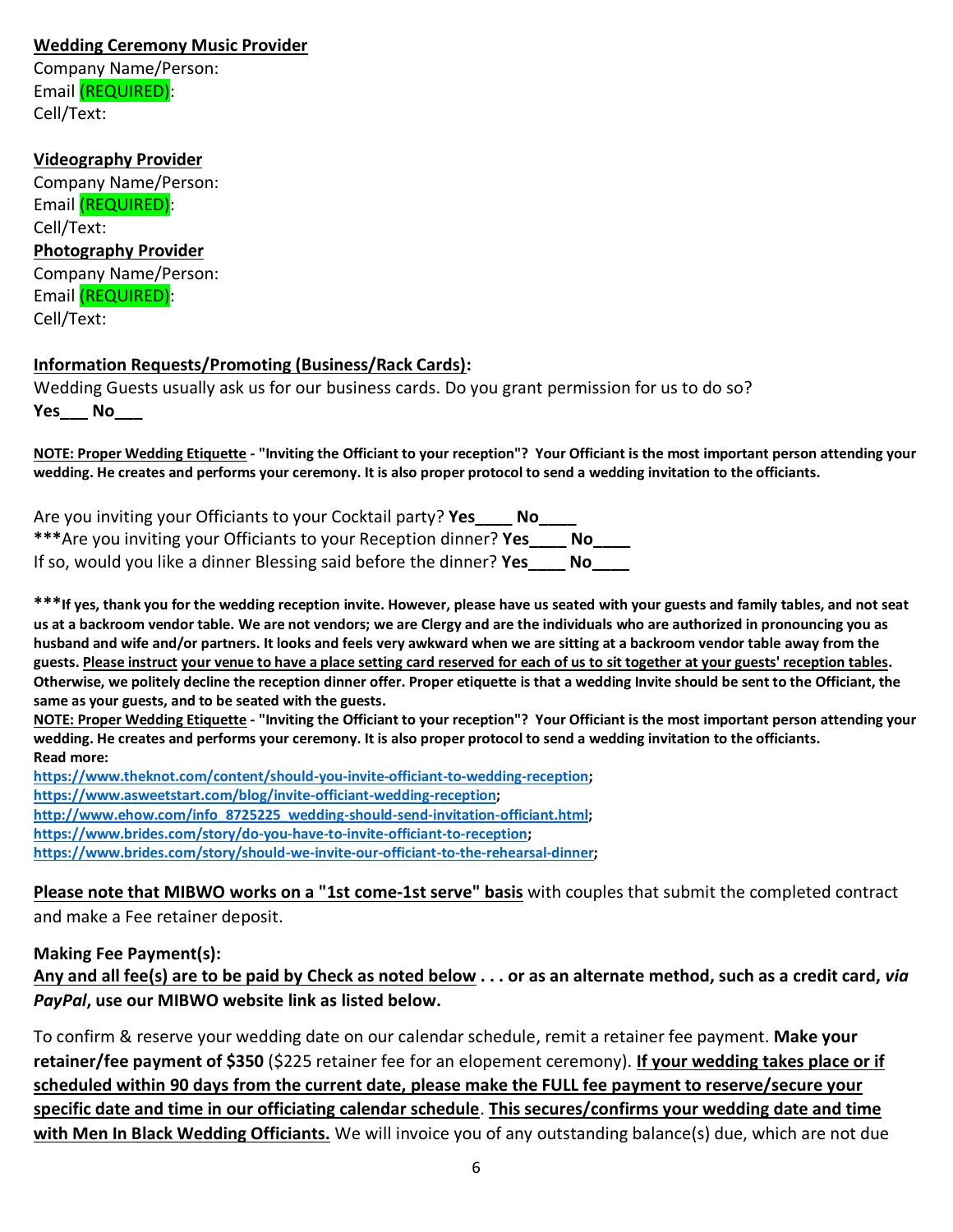until 90 calendar days before the ceremony date. No reservation is booked until the registration/contract is completed and a fee is paid. If you have any questions, contact our Office.

#### **Payment Sources:**

When fees are made by Check, make the Check payable to: **"Kenneth Warne" Mail to: Attn: Kenneth Warne - 36000 Chester Ct., Lewes, DE 19958-5277**

# **OR**

If fees are to be paid by credit card, *via PayPal*, use our MIBWO website link **<https://www.meninblackofficiants.com/>**,

go to the bottom of the page and click on: and make your fee payment.

**PayPal email address is: [kwarne2@verizon.net](mailto:kwarne2@verizon.net) - (If you don't have a PayPal Account: click on "Don't have a PayPal account?")**

**MAKE YOUR DEPOSIT NOW!** 

A CPF (Convenience Processing Fee) is required on each transaction. **Current rate is 3.75% + \$0.49** *CPF for each transaction submitted. (Note: PayPal payment via Friends and Family has no CPF)* **All CPF fees are paid for by the couple.**

## **Signatures-COUPLE'S REPRESENTATION AND WARRANTY**

Our executed signatures represent and indicate that I, we, the couple understand, agree, and accept to be bound by all the terms, provisions, and conditions **(see separate terms & conditions contract addendum includes all that is listed there, these two documents are all part of the signed and executed contract)** in this registration/contract that I, we, the couple are executing below. By the marked boxes below and placing our valid signatures or esignatures, or typed signatures, to serve as our original written signatures, I, we, the couple, represent and hereby declare under the penalty of perjury under the laws of the United States of America, that the foregoing responses and answers and all other information I, we, the couple provided in support of, I, we, the couple's contractual application registration, are honest/true facts and are correct. The undersigned couple, together and or individually, by affixing his/her, his/his, her/her signature(s) below, hereby confirms that he/she/they have read, understood, and accepted the clauses in this contract above and agree to be bound by all the terms and conditions of this contract and so execute and date this contract indicating and warranting they are a Party to this contract.

#### **>>>Are you already legally married to each other?**

**(If so, we need a copy of your certified marriage license emailed to us ASAP.)**

**SPECIAL NOTE**: Married already? **(MIBWO must be informed of this immediately)** Due to legal requirements we must adhere to when you are already married and you are requesting a wedding style ceremony, MIBWO provides a similar ceremony EXCEPT MIBWO "**announces**" a couple as husband and wife . . . and does not "**pronounce**" a couple as man and wife, again from a legal position. **Text a pic to 540-335-6669, or email/mail a copy of your existing certified Marriage License from the State you were married in, to our offices ASAP.**

**>>>If getting married the first time**, If getting married for the first time, Text a pic of your obtained marriage license form to 540-335-6669, or email a copy to **[meninblackofficiants@gmail.com,](mailto:meninblackofficiants@gmail.com)** or mail a copy to 36000 Chester Court, Lewes, DE 19958-5277 at least two (2) weeks before the wedding day. **MIBWO cannot legally marry you as husband and wife without seeing it first or prior to your wedding day.**

Signature Execution: